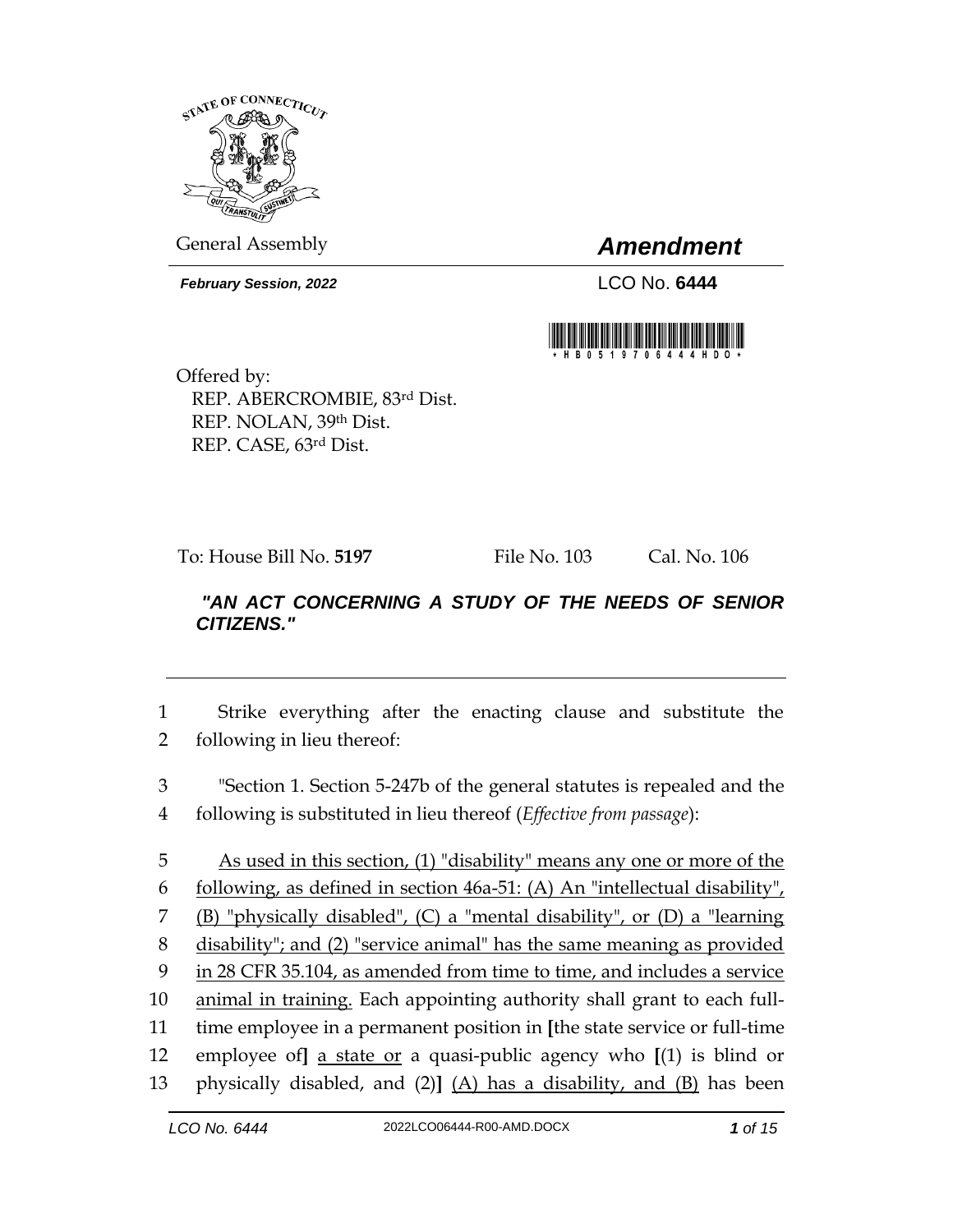employed for at least twelve consecutive months, the use of accumulated paid sick leave, not to exceed **[**fifteen**]** twenty days, to participate in training conducted by **[**a guide dog organization or assistance dog organization**]** an organization that trains service animals, provided such organization is a member of a professional association of **[**guide dog or assistance dog**]** service animal schools, to prepare the employee to handle a **[**guide dog or assistance dog**]** service animal for the employee's own use. The appointing authority may require up to seven days' advance notice of an employee's intention to use such leave and may require the employee to provide reasonable documentation that such leave is being taken for the purpose permitted under this section.

 Sec. 2. (NEW) (*Effective from passage*) As used in this section, (1) "disability" means any one or more of the following, as defined in section 46a-51 of the general statutes: (A) An "intellectual disability", (B) "physically disabled", (C) a "mental disability", or (D) a "learning disability"; and (2) "service animal" has the same meaning as provided in 28 CFR 35.104, as amended from time to time, and includes a service animal in training. Each chief elected official or chief executive officer of a municipality shall grant to each full-time employee in a permanent position who has a disability and has been employed for at least twelve consecutive months, the use of accumulated paid sick leave, not to exceed twenty days, to participate in training conducted by an organization that trains service animals, provided such organization is a member of a professional association of service animal schools, to prepare the employee to handle a service animal for the employee's own use. The chief elected official or chief executive officer may require up to seven days' advance notice of an employee's intention to use such leave and may require the employee to provide reasonable documentation that such leave is being taken for the purpose permitted under this section.

 Sec. 3. Subsection (f) of section 13b-119 of the general statutes is repealed and the following is substituted in lieu thereof (*Effective from passage*):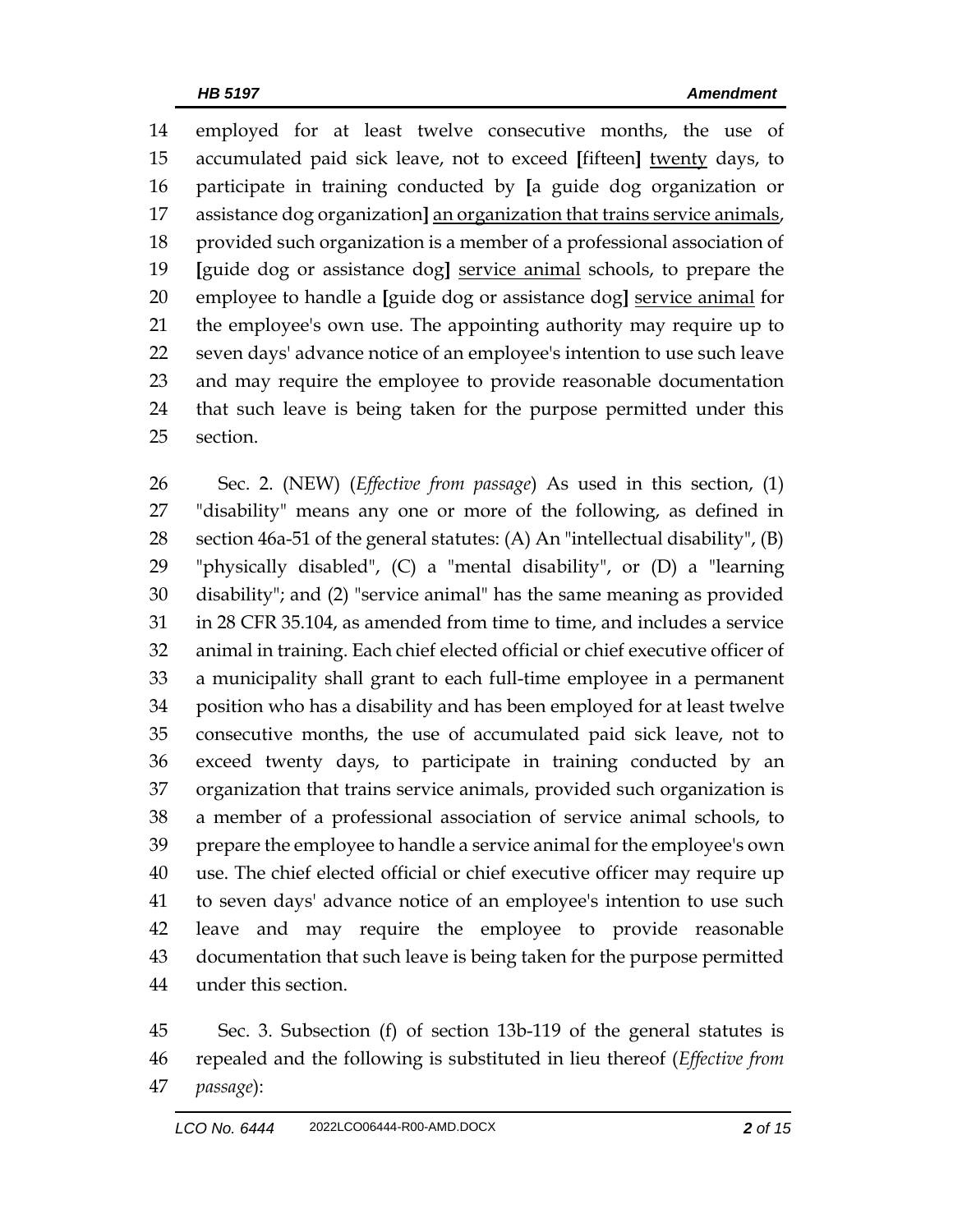(f) A transportation network company driver shall: (1) Comply with all applicable laws regarding nondiscrimination against transportation network company riders or potential transportation network company riders on the basis of age, color, creed, destination, intellectual or physical disability, national origin, race, sex, sexual orientation or gender identity; (2) comply with all applicable laws relating to the accommodation of service animals and accommodate service animals without imposing additional charges for such accommodation; (3) comply with the policies adopted by the transportation network company pursuant to subsection (c) of section 13b-118 and subsections (d) and (e) of this section; (4) not impose additional charges for providing prearranged rides to persons with physical disabilities because of such disabilities; and (5) not solicit or accept a request for transportation unless the request is accepted through the transportation network company's digital network. For purposes of this subsection, "service animal" has the same meaning as provided in 28 CFR 35.104, as amended from time to time, and includes a service animal in training.

 Sec. 4. Section 14-300 of the 2022 supplement to the general statutes is repealed and the following is substituted in lieu thereof (*Effective from passage*):

 (a) As used in this section and section 14-300i, "service animal" has the same meaning as provided in 28 CFR 35.104, as amended from time to time, and includes a service animal in training. The traffic authority shall have power to designate, by appropriate official traffic control devices, as defined in section 14-297, or markers, or by lines upon the surface of the highway, such crosswalks and intersections as, in its opinion, constitute a danger to pedestrians crossing the highway including, but not limited to, specially marked crosswalks in the vicinity of schools, which crosswalks shall have distinctive markings, in accordance with the regulations of the Office of the State Traffic Administration, to denote use of such crosswalks by school children; and may maintain suitable signs located at intervals along highways, particularly where there are no sidewalks, directing pedestrians to walk facing vehicular traffic.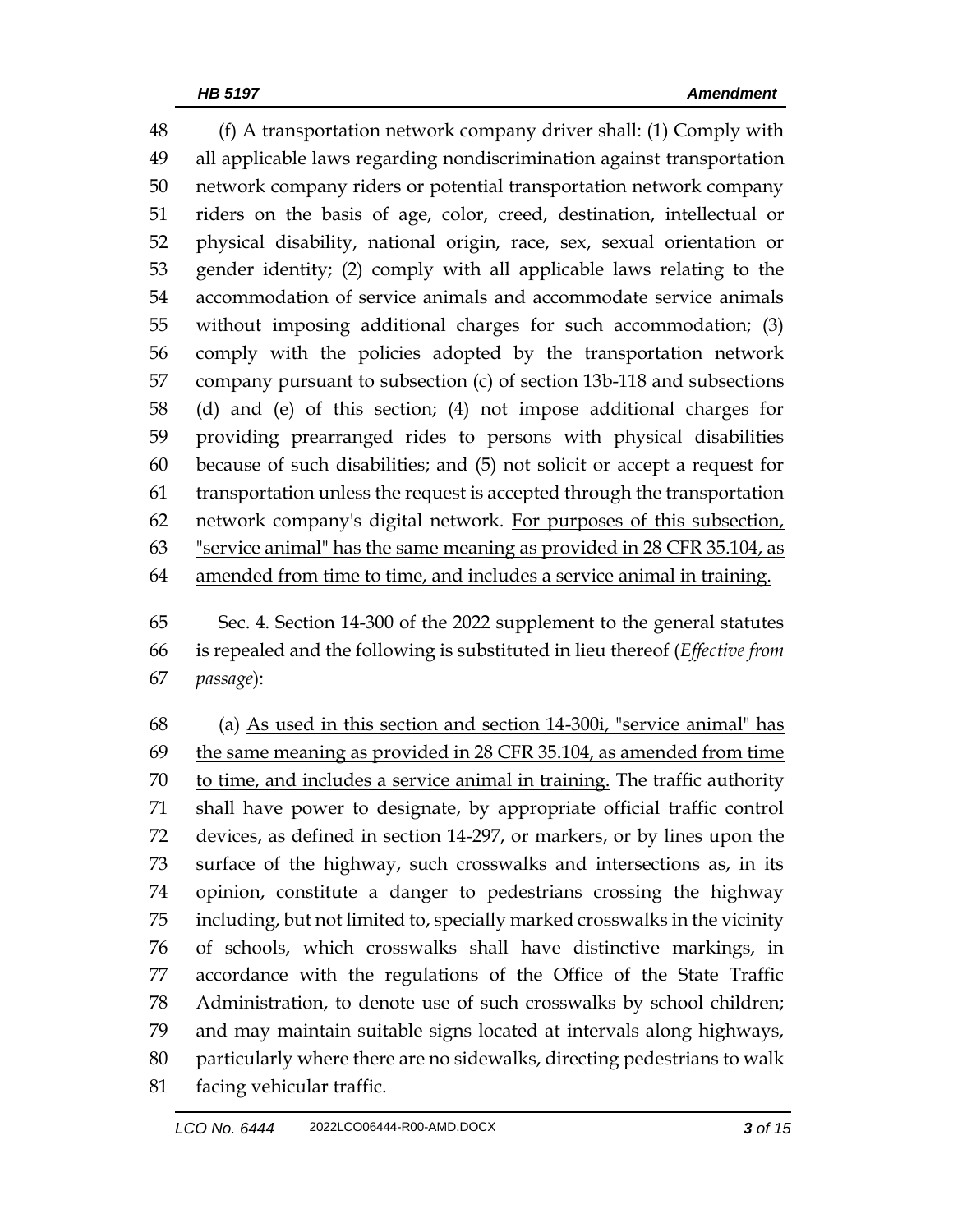(b) At any intersection where special pedestrian-control signals bearing the words "Walk" or "Don't Walk" are placed, pedestrians may cross the highway only as indicated by the signal. At any intersection where traffic is controlled by other traffic control signals or by police officers, pedestrians shall not cross the highway against a red or "Stop" signal and shall not cross at any place not a marked or unmarked crosswalk. A pedestrian started or starting across the highway on a "Walk" signal or on any such crosswalk on a green or "Go" signal shall have the right-of-way over all vehicles, including those making turns, until such pedestrian has reached the opposite curb or safety zone.

 (c) Except as provided in subsection (c) of section 14-300c, at any crosswalk marked as provided in subsection (a) of this section or any unmarked crosswalk, provided such crosswalks are not controlled by police officers or traffic control signals, each operator of a vehicle shall grant the right-of-way, and slow or stop such vehicle if necessary to so grant the right-of-way, to any pedestrian crossing the roadway within such crosswalk. For the purposes of this subsection, a pedestrian is "crossing the roadway within such crosswalk" when the pedestrian (1) is within any portion of the crosswalk, (2) steps to the curb at the entrance to the crosswalk and indicates his or her intent to cross the roadway by raising his or her hand and arm toward oncoming traffic, or (3) indicates his or her intent to cross the roadway by moving any part of his or her body or an extension thereof, including, but not limited to, a wheelchair, cane, walking stick, crutch, bicycle, electric bicycle, stroller, carriage, cart or leashed or harnessed dog, into the crosswalk at the entrance to the crosswalk. No operator of a vehicle approaching from the rear shall overtake and pass any vehicle, the operator of which has stopped at any crosswalk marked as provided in subsection (a) of this section or any unmarked crosswalk to permit a pedestrian to cross the roadway. The operator of any vehicle crossing a sidewalk shall yield the right-of-way to each pedestrian and all other traffic upon such sidewalk.

 (d) The operator of a motor vehicle who approaches or comes into the immediate vicinity of a pedestrian who is blind, as defined in subsection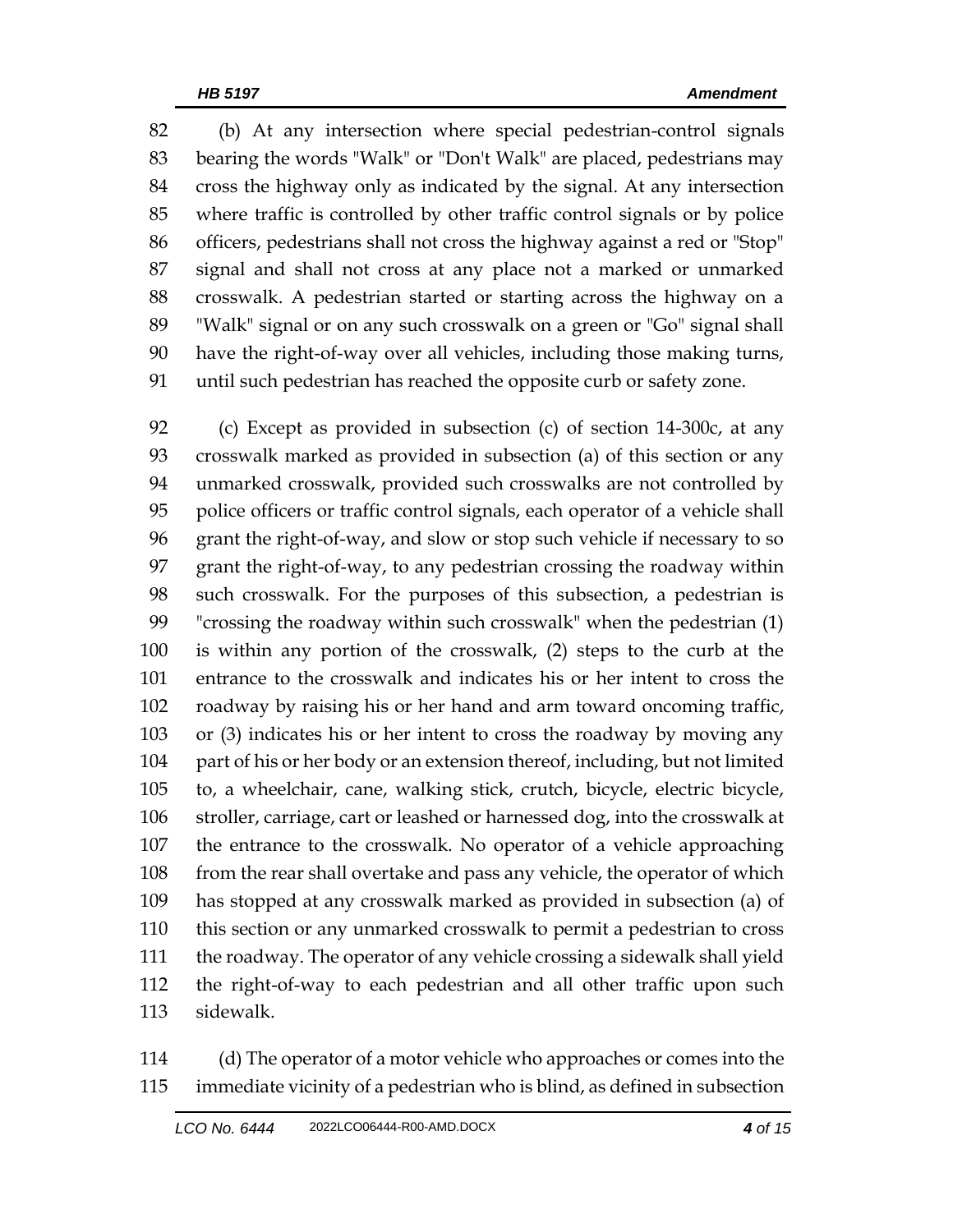(a) of section 1-1f, carrying a white cane or a white cane tipped with red, or a pedestrian being guided by a **[**guide dog**]** service animal, shall reduce speed or stop, if necessary, to yield the right-of-way to such pedestrian. No person, except one who is blind, shall carry or use on any street or highway, or in any other public place, a cane or walking stick which is white in color or white, tipped with red. (e) Any crosswalk designated by a traffic authority on or after October 1, 2010, pursuant to subsection (a) of this section shall be required by such authority to have markings, signage, or any control signals deemed necessary by such authority to provide sufficient time 126 for the safe crossing of pedestrians. (f) The operator of any motor vehicle who violates this section shall be fined not more than five hundred dollars. (g) In any civil action arising under subsection (c) or (d) of this section or sections 14-300b to 14-300d, inclusive, the doctrine of negligence per se shall not apply. Sec. 5. Section 22-345 of the general statutes is repealed and the following is substituted in lieu thereof (*Effective from passage*): As used in this section and sections 22-357, as amended by this act, 22-358, as amended by this act, and 22-364b, as amended by this act, (1) "disability" means any one or more of the following, as defined in section 46a-51: (A) An "intellectual disability", (B) "physically disabled", 138 (C) a "mental disability", or (D) a "learning disability"; and (2) "service animal" has the same meaning as provided in 28 CFR 35.104, as amended from time to time, and includes a service animal in training. Any **[**blind, deaf or mobility impaired**]** person with a disability who is the owner or keeper of a dog **[**which has been trained and educated to guide and assist such person in traveling upon the public streets or highways or otherwise**]** that has been trained as a service animal shall receive a license and tag for such dog from the town clerk of the town where such dog is owned or kept. Such license and tag shall be issued in accordance with the provisions of section 22-340, and no fee shall be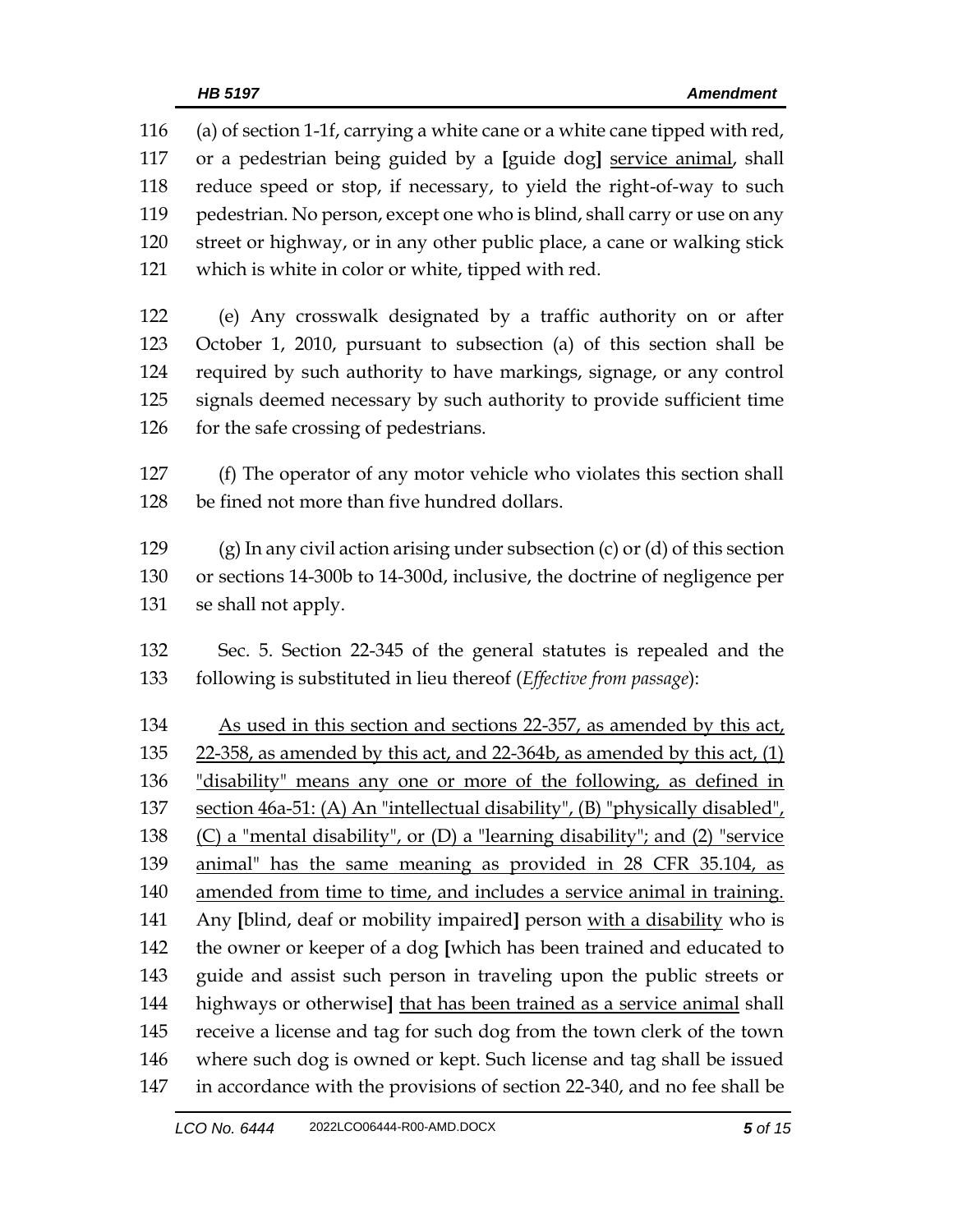required of the owner or keeper of any such dog. When any such dog has not been previously licensed by the town clerk to whom application is being made, and it is not obvious that the dog is a service animal, such town clerk **[**shall not license such dog or issue to the owner a license and tag unless written evidence is exhibited to such clerk that the dog is trained and educated and intended in fact to perform such guide service for such applicant**]** may inquire of such owner or keeper whether the dog is a service animal required because of a disability and what work or task the dog has been trained to perform. Any person who has a dog placed with such person temporarily, including for breeding purposes, by a nonprofit organization established for the purpose of training or educating **[**guide dogs to so assist blind, deaf or mobility impaired persons**]** the dog as a service animal shall receive a license and tag for 161 such dog from the town clerk of the town where such dog is kept. Such license and tag shall be issued in accordance with the provisions of section 22-340, and no fee shall be required for such license and tag, provided such person presents written evidence that such dog was placed with such person by such organization. **[**As used in this section and section 46a-44, "deaf person" means a person who cannot readily understand spoken language through hearing alone and who may also have a speech defect which renders such person's speech unintelligible to most people with normal hearing.**]**

 Sec. 6. Subdivision (3) of subsection (a) of section 22-357 of the general statutes is repealed and the following is substituted in lieu thereof (*Effective from passage*):

 (3) "The amount of such damage", with respect to a companion animal, includes expenses of veterinary care, the fair monetary value of the companion animal, including all training expenses for a **[**guide dog**]** service animal owned by a **[**blind person or an assistance dog owned by a deaf or mobility impaired**]** person with a disability and burial expenses for the companion animal.

 Sec. 7. Subsection (c) of section 22-358 of the general statutes is repealed and the following is substituted in lieu thereof (*Effective from*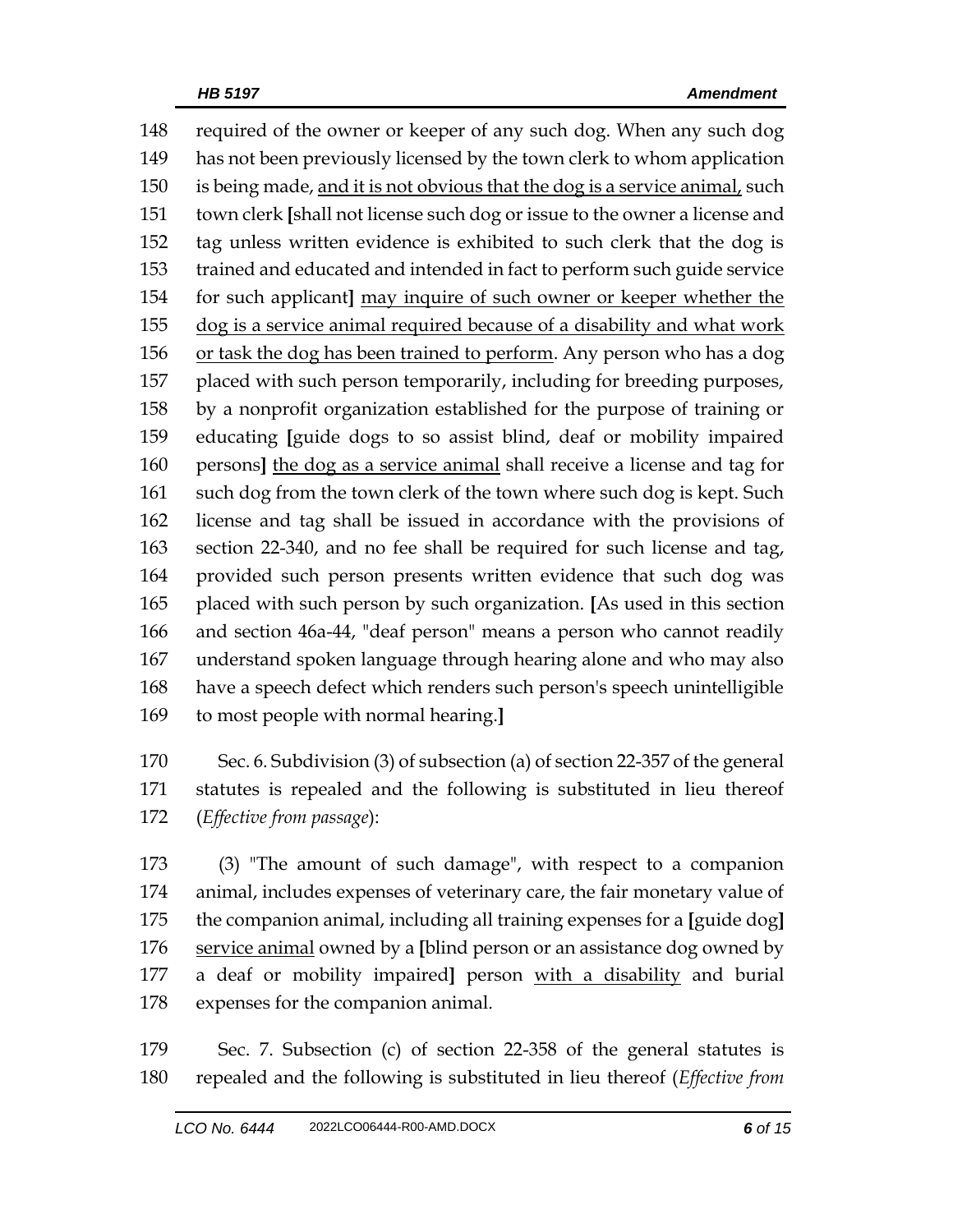*passage*):

 (c) The commissioner, the Chief Animal Control Officer, any animal control officer, any municipal animal control officer or any regional animal control officer may make any order concerning the restraint or disposal of any biting dog, cat or other animal as the commissioner or such officer deems necessary. Notice of any such order shall be given to the person bitten by such dog, cat or other animal within twenty-four hours. The owner of such animal shall pay all fees as set forth in section 22-333. Any owner or keeper of such dog, cat or other animal who fails to comply with such order shall be guilty of a class D misdemeanor. If an owner or keeper fails to comply with a restraining order made pursuant to this subsection, the Chief Animal Control Officer, any animal control officer, any municipal animal control officer or any regional animal control officer may seize the dog, cat or other animal to ensure such compliance and the owner or keeper shall be responsible for any expenses resulting from such seizure. Any person aggrieved by an order of any municipal animal control officer, the Chief Animal Control Officer, any animal control officer or any regional animal control officer may request a hearing before the commissioner within fourteen days of the issuance of such order. Any order issued pursuant to this section that requires the restraint of an animal shall be effective upon its issuance and shall remain in effect during any appeal of such order to the commissioner. After such hearing, the commissioner may affirm, modify or revoke such order as the commissioner deems proper. Any dog owned by a police agency of the state or any of its political subdivisions is exempt from the provisions of this subsection when such dog is under the direct supervision, care and control of an assigned 208 police officer, is currently vaccinated and is subject to routine veterinary care. Any **[**guide dog**]** service animal owned or in the custody and control of a **[**blind person or a person with a mobility impairment**]** person with a disability is exempt from the provisions of this subsection when such **[**guide dog**]** service animal is under the direct supervision, care and control of such person, is currently vaccinated and is subject to routine veterinary care.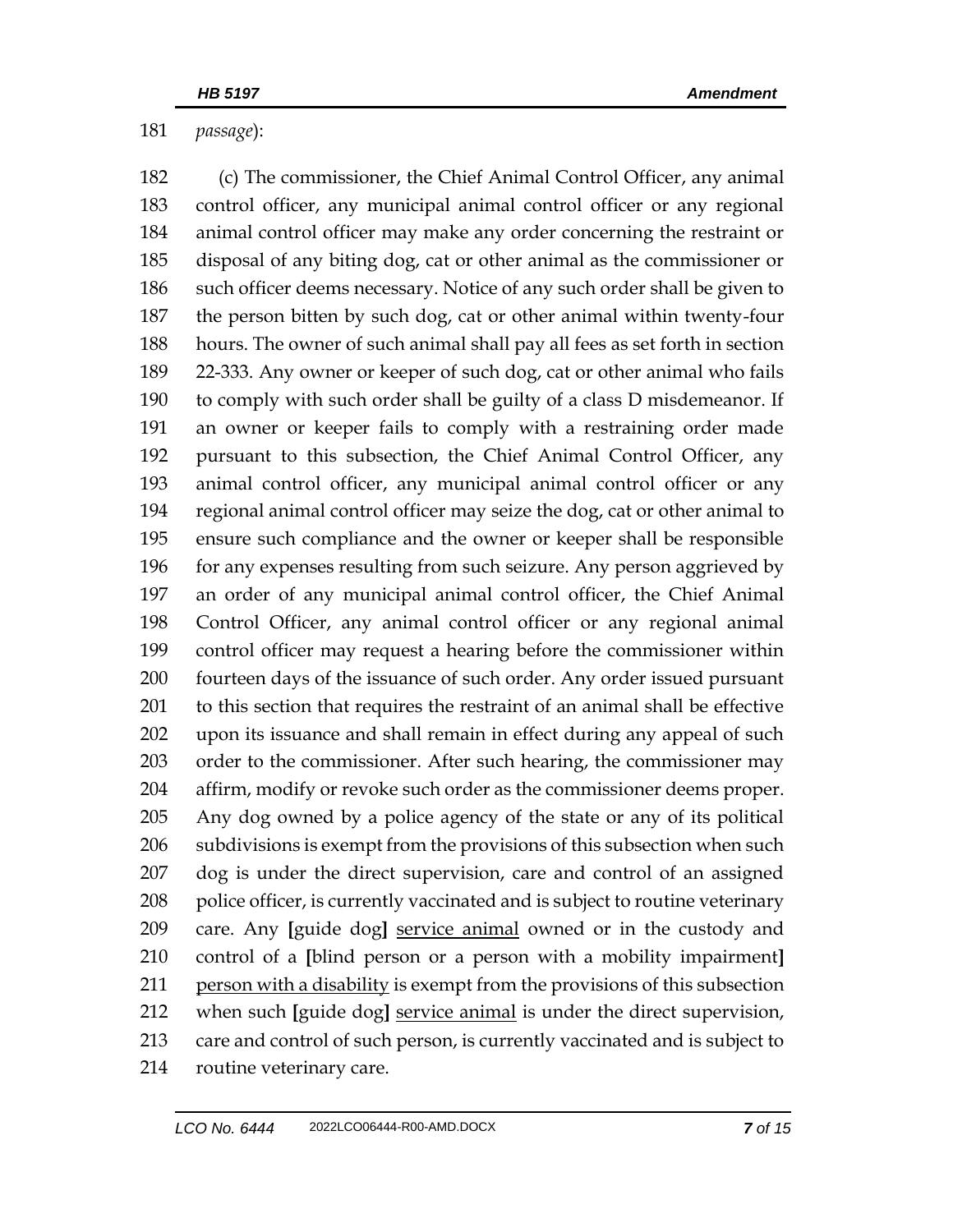Sec. 8. Section 22-364b of the general statutes is repealed and the following is substituted in lieu thereof (*Effective from passage*):

 The owner or keeper of a dog shall restrain and control such dog on 218 a leash when such dog is not on the property of its owner or keeper and is in proximity to a **[**blind, deaf or mobility impaired**]** person with a disability accompanied by **[**his guide dog**]** his or her service animal, provided the **[**guide dog**]** service animal is in the direct custody of such **[**blind, deaf or mobility impaired person, is wearing a harness or an orange-colored leash and collar which makes it readily-identifiable as a guide dog**]** person, is wearing a harness or a vest readily identifying the animal as a service animal and is licensed in accordance with section 22- 345, as amended by this act. Any person who violates the provisions of this section shall have committed an infraction. If an owner or keeper of a dog violates the provisions of this section and, as a result of such violation, such dog attacks and injures the **[**guide dog**]** service animal, such owner or keeper shall be liable, as provided in section 22-357, as amended by this act, for any damage done to such **[**guide dog**]** service 232 animal, and such liability shall include liability for any costs incurred by such **[**blind, deaf or mobility-impaired**]** person for the veterinary care, rehabilitation or replacement of the injured **[**guide dog**]** service animal and for reasonable attorney's fees.

 Sec. 9. Section 46a-44 of the general statutes is repealed and the following is substituted in lieu thereof (*Effective from passage*):

 (a) As used in this section and section 46a-64, as amended by this act, (1) "disability" means any one or more of the following, as defined in section 46a-51: (A) An "intellectual disability", (B) "physically disabled", (C) a "mental disability", or (D) a "learning disability"; (2) "service animal" has the same meaning as provided in 28 CFR 35.104, as 243 amended from time to time, and includes a service animal in training; and (3) "person training an animal as a service animal" means a person who (A) (i) is employed by an organization that trains service animals, (ii) complies with the criteria for membership in a professional association of schools that train service animals, (iii) is authorized to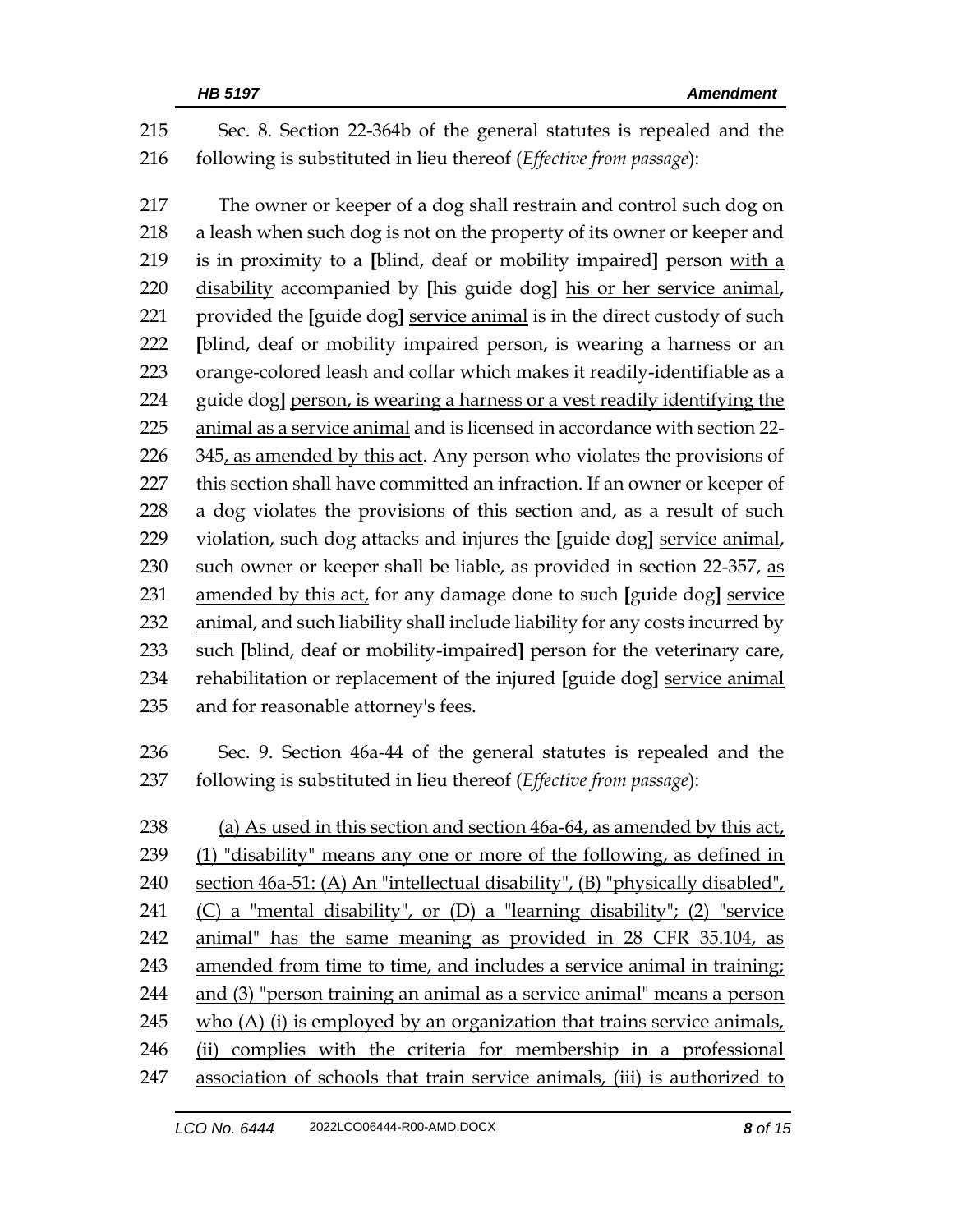| 248 | engage in designated training activities, and (iv) carries photographic      |
|-----|------------------------------------------------------------------------------|
|     | 249 identification indicating such employment and authorization, or (B)      |
|     | 250 volunteers for an organization that (i) trains service animals, and (ii) |
|     | 251 authorizes volunteers to raise animals to become service animals.        |

 **[**(a)**]** (b) Any **[**blind, deaf or mobility impaired**]** person with a disability or any person training **[**a dog as a guide dog for a blind person or an assistance dog to assist a deaf or mobility impaired person**]** an animal as a service animal to assist a person with a disability may travel on a train or on any other mode of public transportation, and may enter any other place of public accommodation which caters or offers its services or facilities or goods to the general public, including but not limited to, any public building, inn, restaurant, hotel, motel, tourist cabin, place of amusement, resort or any facility of any such public accommodation, accompanied by such person's **[**guide dog or assistance dog**]** service animal, and such person may keep such **[**dog**]** service animal with him or her at all times in any such public accommodation or facility thereof at no extra charge, provided such **[**dog**]** service animal shall be in the direct custody and control of such person. **[**and shall be wearing a harness or an orange-colored leash and collar.**]**

 **[**(b)**]** (c) Any **[**blind, deaf or mobility impaired**]** person with a disability or any person training **[**a dog as a guide dog for a blind person or an assistance dog to assist a deaf or mobility impaired person**]** an animal as a service animal for a person with a disability shall be entitled to visit any place of public accommodation, resort or amusement or a dwelling as a guest of a lawful occupant thereof, accompanied by such person's **[**guide dog or assistance dog**]** service animal, and such person may keep such **[**dog**]** service animal with him or her at all times in such public accommodation, resort, amusement or dwelling at no extra charge, provided such **[**dog**]** service animal shall be in the direct custody and control of such person. **[**and shall be wearing a harness or an orange-colored leash and collar.**]** No such **[**blind, deaf or mobility impaired**]** person with a disability or person training **[**a dog as a guide dog or an assistance dog**]** an animal as a service animal shall be charged any fee not applicable alike to all guests, provided the owner of such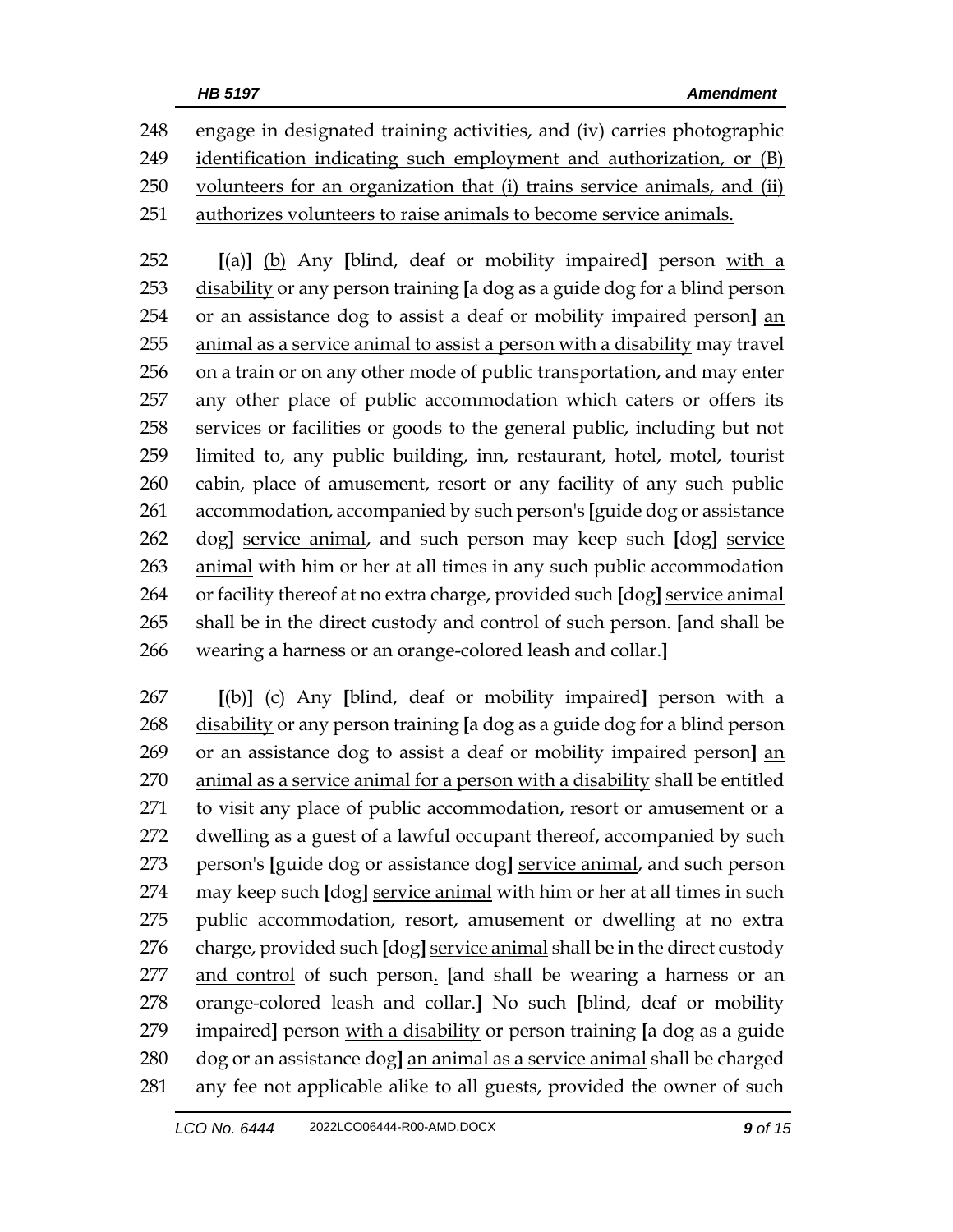**[**dog**]** service animal shall be liable for any damage done to the premises or facilities by such **[**dog**]** service animal. For the purposes of this subsection, (1) a "place of public accommodation, resort or amusement" means any establishment which caters or offers its services or facilities or goods to the general public, including, but not limited to, any commercial building lot, on which it is intended that a commercial property or building will be constructed or offered for sale or rent, and (2) "dwelling" means any building, structure, mobile manufactured home park or portion thereof which is occupied as, or designed or intended for occupancy as, a residence by one or more families, and any vacant land which is offered for sale or lease for the construction or location thereon of any such building, structure, mobile manufactured home park or portion thereof, provided the provisions of this subsection shall not apply to (A) the rental of a room or rooms in a single-family dwelling unit, if the owner actually maintains and occupies part of such living quarters as the owner's residence, or (B) a unit in a dwelling containing living quarters occupied or intended to be occupied by no more than two families living independently of each other, if the owner actually maintains and occupies the other such living quarters as the owner's residence.

 **[**(c)**]** (d) Any person who intentionally interferes with **[**a blind, deaf or mobility impaired person's use of a guide dog or an assistance dog**]** the use of a service animal by a person with a disability, including, but not limited to, any action intended to harass or annoy the **[**blind, deaf or mobility impaired**]** person, the person training **[**a dog as a guide dog or assistance dog or the guide dog or assistance dog**]** an animal as a service animal, or who denies the rights afforded to a **[**blind, deaf or mobility impaired**]** person with a disability or person training **[**a dog as a guide dog or an assistance dog**]** an animal as a service animal under subsection **[**(a) or**]** (b) or (c) of this section shall be guilty of a class C misdemeanor, provided such **[**blind, deaf or mobility impaired**]** person with a disability or person training **[**a dog as a guide dog or an assistance dog**]** 314 an animal as a service animal complies with the applicable provisions of subsection **[**(a) or**]** (b) or (c) of this section.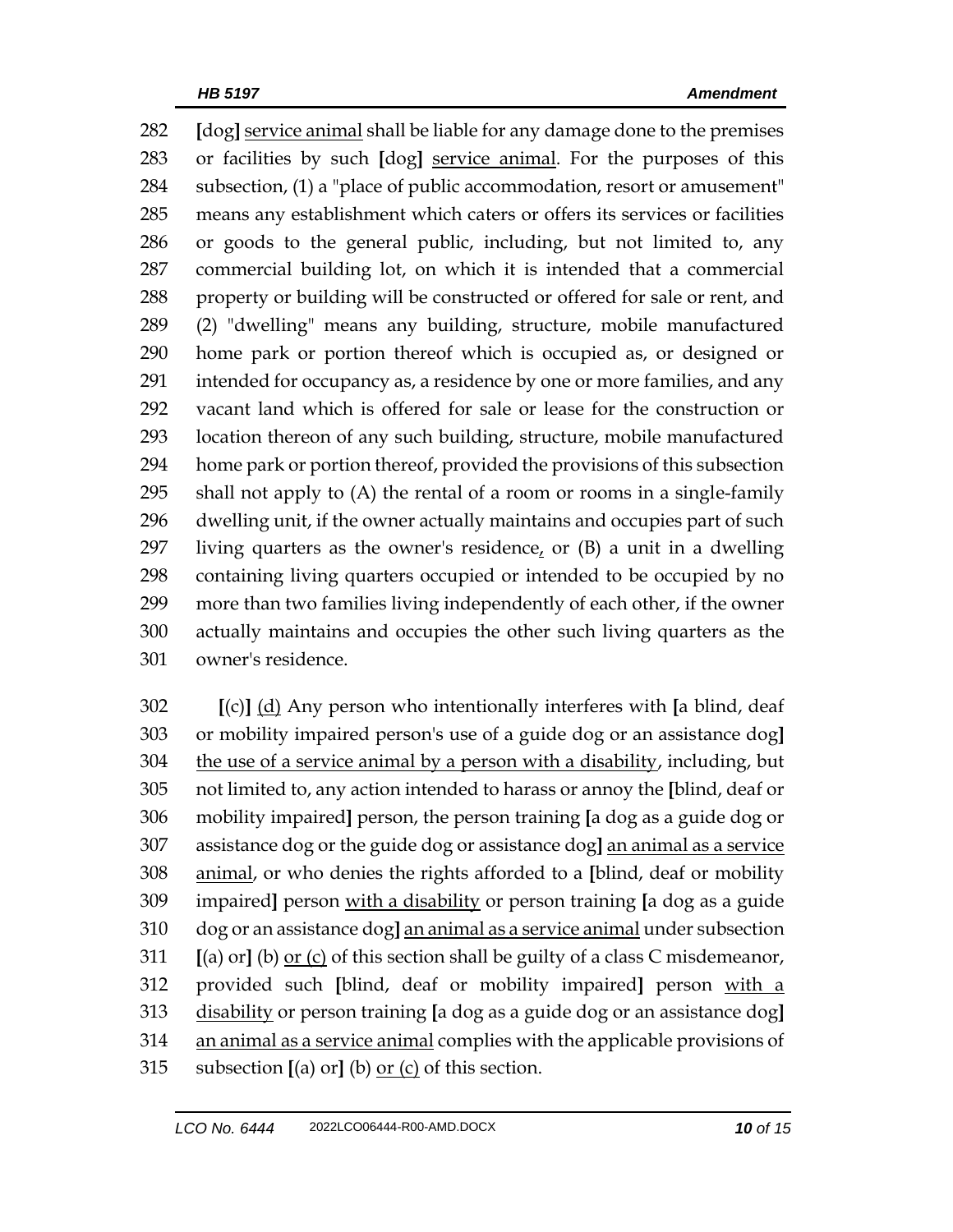**[**(d) For the purposes of this section, "guide dog" or "assistance dog" includes a dog being trained as a guide dog or assistance dog and "person training a dog as a guide dog for a blind person or an assistance dog to assist a deaf or mobility impaired person" means a person who is employed by and authorized to engage in designated training activities by a guide dog organization or assistance dog organization that complies with the criteria for membership in a professional association of guide dog or assistance dog schools and who carries photographic identification indicating such employment and authorization, or a person who volunteers for a guide dog organization or assistance dog organization that authorizes such volunteers to raise dogs to become guide dogs or assistance dogs and causes the identification of such dog with (1) identification tags, (2) ear tattoos, (3) identifying bandanas on puppies, (4) identifying coats on adult dogs, or (5) leashes and collars.**]**

 Sec. 10. Subsection (a) of section 46a-64 of the general statutes is repealed and the following is substituted in lieu thereof (*Effective from passage*):

 (a) It shall be a discriminatory practice in violation of this section: (1) To deny any person within the jurisdiction of this state full and equal accommodations in any place of public accommodation, resort or amusement because of race, creed, color, national origin, ancestry, sex, gender identity or expression, marital status, age, lawful source of income, intellectual disability, mental disability, physical disability, including, but not limited to, blindness or deafness, or status as a veteran, of the applicant, subject only to the conditions and limitations established by law and applicable alike to all persons; (2) to discriminate, segregate or separate on account of race, creed, color, national origin, ancestry, sex, gender identity or expression, marital status, age, lawful source of income, intellectual disability, mental disability, learning disability, physical disability, including, but not limited to, blindness or deafness, or status as a veteran; (3) for a place of public accommodation, resort or amusement to restrict or limit the right of a mother to breast-feed her child; (4) for a place of public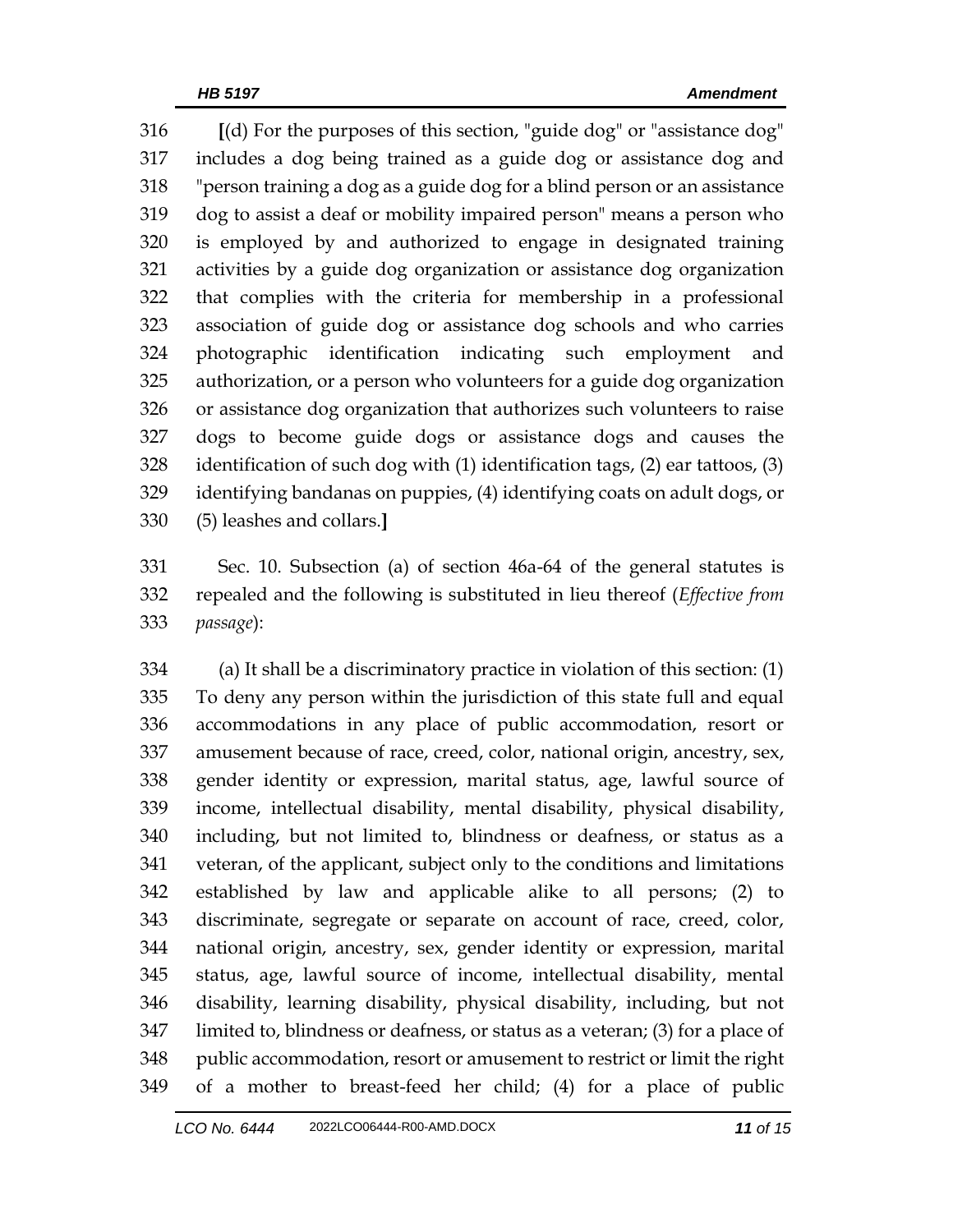accommodation, resort or amusement to **[**fail or refuse to post a notice, in a conspicuous place, that any blind, deaf or mobility impaired person, accompanied by his guide dog wearing a harness or an orange-colored leash and collar, may enter such premises or facilities**]** refuse entry to a person with a disability who is accompanied by a service animal; or (5) to deny any **[**blind, deaf or mobility impaired**]** person with a disability or any person training **[**a dog as a guide dog for a blind person or a dog to assist a deaf or mobility impaired person**]** an animal as a service animal to assist a person with a disability, accompanied by **[**his guide dog or assistance dog**]** his or her service animal, full and equal access to any place of public accommodation, resort or amusement. Any **[**blind, deaf or mobility impaired**]** person with a disability or any person training **[**a dog as a guide dog for a blind person or a dog to assist a deaf or mobility impaired person**]** an animal as a service animal to assist a person with a disability may keep his **[**guide dog or assistance dog with him**]** or her service animal with him or her at all times in such place of public accommodation, resort or amusement at no extra charge, provided **[**the dog wears a harness or an orange-colored leash and collar and**]** such service animal is in the direct custody and control of such person. **[**The blind, deaf or mobility impaired person or person training a dog as a guide dog for a blind person or a dog to assist a deaf or mobility impaired person shall be liable for any damage done to the premises or facilities by his dog. For purposes of this subdivision, "guide dog" or "assistance dog" includes a dog being trained as a guide dog or assistance dog and "person training a dog as a guide dog for a blind person or a dog to assist a deaf or mobility impaired person" means a person who is employed by and authorized to engage in designated training activities by a guide dog organization or assistance dog organization that complies with the criteria for membership in a professional association of guide dog or assistance dog schools and who carries photographic identification indicating such employment and authorization.**]** When it is not obvious what service an animal provides, staff of a public accommodation, resort or amusement may inquire of the owner or keeper whether such animal is a service animal required because of a disability and what work or task the animal has been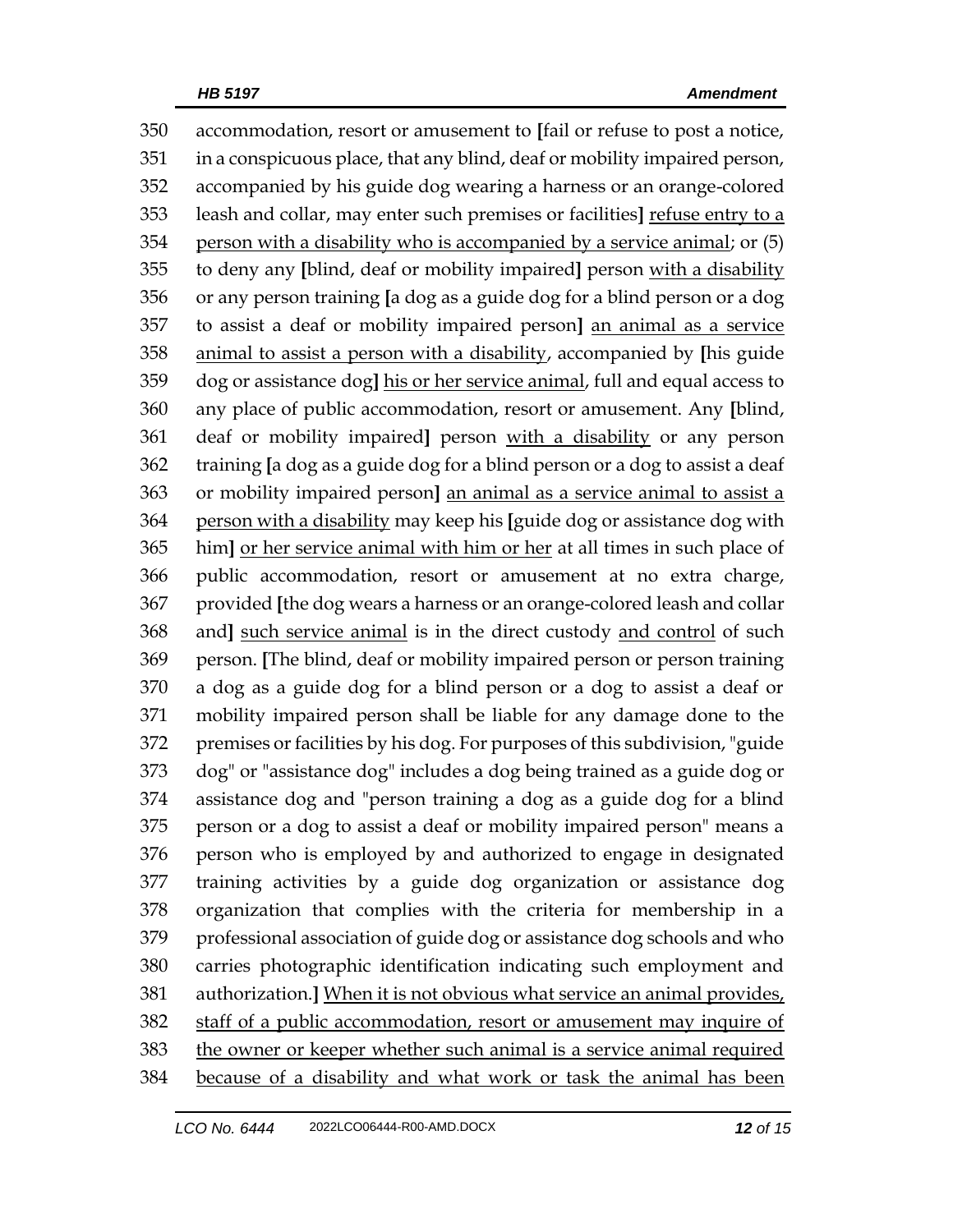|            | HB 5197<br><b>Amendment</b>                                                                                                                         |
|------------|-----------------------------------------------------------------------------------------------------------------------------------------------------|
| 385<br>386 | trained to perform. Nothing in this subsection shall preclude a business<br>owner's ability to recover for damage caused to a person or property by |
| 387        | a service animal.                                                                                                                                   |
| 388<br>389 | Sec. 11. Section 52-175a of the general statutes is repealed and the<br>following is substituted in lieu thereof (Effective from passage):          |
| 390        | The failure of a blind person to use a [guide dog] service animal or to                                                                             |
| 391        | carry a cane or walking stick which is predominantly white or metallic                                                                              |
| 392        | in color, with or without red tip, shall not be construed as evidence of                                                                            |
| 393        | comparative or contributory negligence in any negligence action. For                                                                                |
| 394        | purposes of this section, "service animal" has the same meaning as                                                                                  |
| 395        | provided in 28 CFR 35.104, as amended from time to time, and includes                                                                               |
| 396        | a service animal in training.                                                                                                                       |
| 397        | Sec. 12. Section 54-201 of the general statutes is repealed and the                                                                                 |
| 398        | following is substituted in lieu thereof (Effective from passage):                                                                                  |
| 399        | As used in sections 54-201 to 54-235, inclusive:                                                                                                    |
| 400        | (1) "Victim" means a person who is injured or killed as provided in                                                                                 |
| 401        | section 54-209;                                                                                                                                     |
| 402        | (2) "Personal injury" means (A) actual bodily harm or emotional harm                                                                                |
| 403        | and includes pregnancy and any condition thereof, or (B) injury or death                                                                            |
| 404        | to a service animal, as defined in 28 CFR 35.104, as amended from time                                                                              |
| 405        | to time, owned or kept by a person with a disability;                                                                                               |
| 406        | (3) "Dependent" means any relative of a deceased victim or a person                                                                                 |
| 407        | designated by a deceased victim in accordance with section 1-56r who                                                                                |
| 408        | was wholly or partially dependent upon his income at the time of his                                                                                |
| 409        | death or the child of a deceased victim and shall include the child of                                                                              |
| 410        | such victim born after his death;                                                                                                                   |
| 411        | (4) "Relative" means a person's spouse, parent, grandparent,                                                                                        |
| 412        | stepparent, aunt, uncle, niece, nephew, child, including a natural born                                                                             |
| 413        | child, stepchild and adopted child, grandchild, brother, sister, half                                                                               |
| 414        | brother or half sister or a parent of a person's spouse;                                                                                            |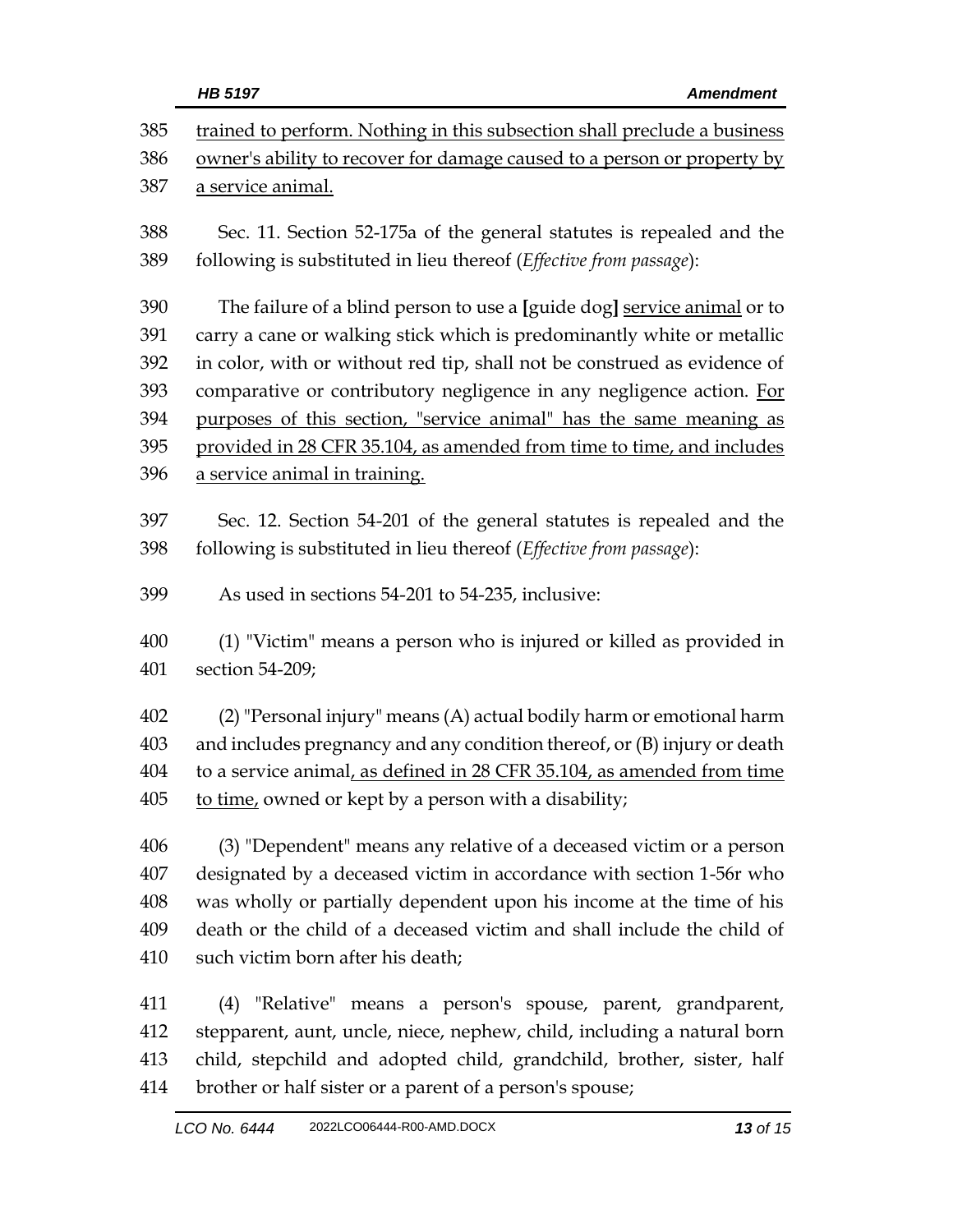| 415 | (5) "Crime" means any act which is a felony, as defined in section 53a-      |
|-----|------------------------------------------------------------------------------|
| 416 | 25, or misdemeanor, as defined in section 53a-26, and includes any crime     |
| 417 | committed by a juvenile; and                                                 |
| 418 | (6) "Emotional harm" means a mental or emotional impairment that             |
| 419 | requires treatment through services and that is directly attributable to a   |
| 420 | threat of (A) physical injury, as defined in subdivision (3) of section 53a- |
| 421 | 3, or (B) death to the affected person.                                      |
| 422 | Sec. 13. (NEW) (Effective from passage) The Commission on Human              |
| 423 | Rights and Opportunities, within available appropriations, shall             |
| 424 | provide on its Internet web site access to informational materials on (1)    |
| 425 | the differences between service animals, emotional support animals and       |
| 426 | therapy animals, (2) the rights and responsibilities of an owner of each     |
| 427 | such animal under state and federal law, and (3) permissible methods         |
| 428 | under state and federal law for an owner of a place of public                |
| 429 | accommodation, resort or amusement, as defined in section 46a-63 of          |
| 430 | the general statutes, or a landlord to determine whether an animal is a      |
| 431 | service animal, emotional support animal or therapy animal. For              |
| 432 | purposes of this section, "service animal" has the same meaning as           |
| 433 | provided in 28 CFR 35.104, as amended from time to time, and includes        |
| 434 | a service animal in training                                                 |
|     |                                                                              |

## Sec. 14. Section 46a-42 of the general statutes is repealed. (*Effective from passage*)"

| This act shall take effect as follows and shall amend the following<br>sections: |              |                  |  |  |  |
|----------------------------------------------------------------------------------|--------------|------------------|--|--|--|
| Section 1                                                                        | from passage | $5-247b$         |  |  |  |
| Sec. 2                                                                           | from passage | New section      |  |  |  |
| Sec. 3                                                                           | from passage | $13b-119(f)$     |  |  |  |
| Sec. 4                                                                           | from passage | 14-300           |  |  |  |
| Sec. 5                                                                           | from passage | 22-345           |  |  |  |
| Sec. 6                                                                           | from passage | $22 - 357(a)(3)$ |  |  |  |
| Sec. 7                                                                           | from passage | $22 - 358(c)$    |  |  |  |
| Sec. 8                                                                           | from passage | 22-364b          |  |  |  |
| Sec. 9                                                                           | from passage | $46a-44$         |  |  |  |